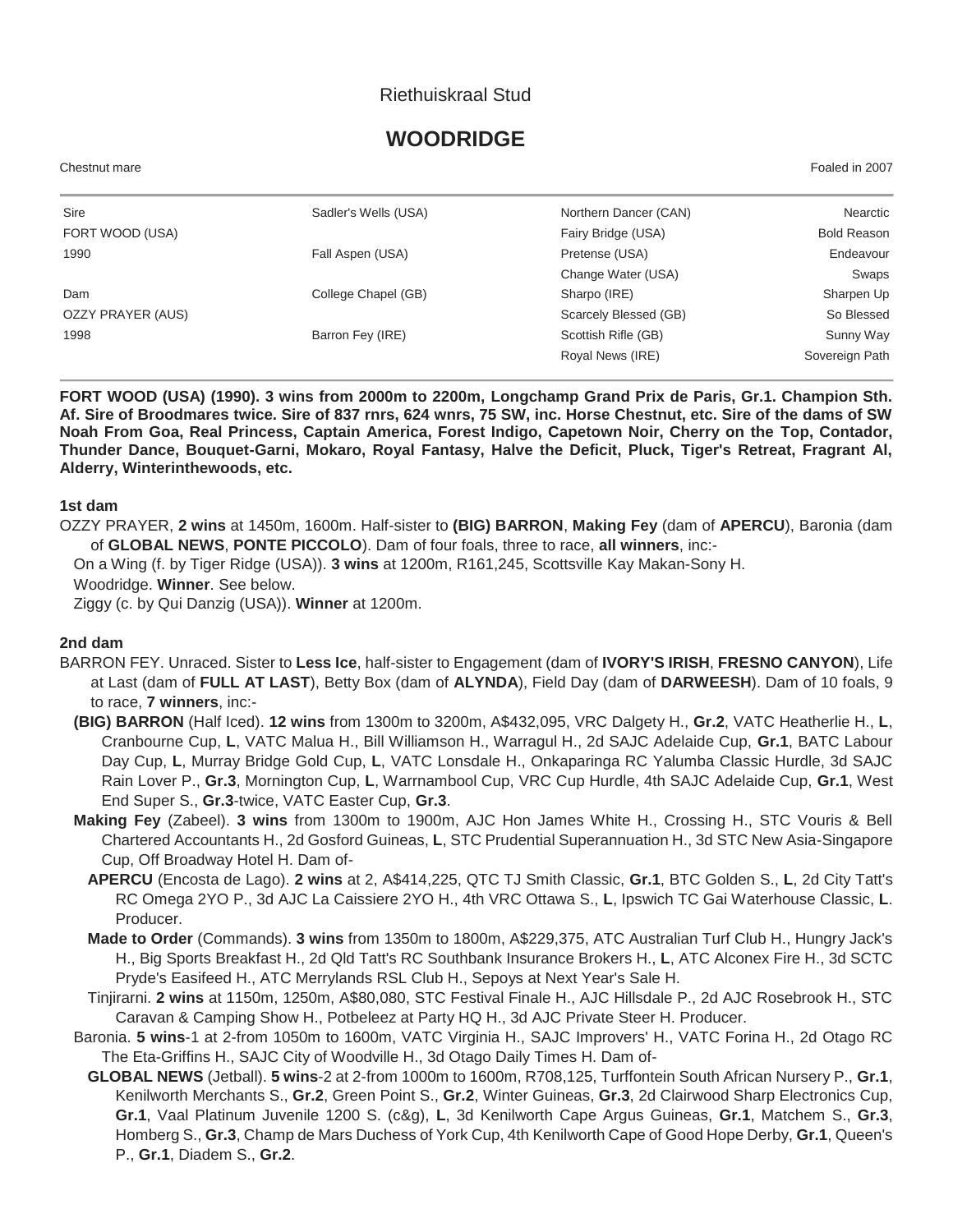- **PONTE PICCOLO** (Volksraad). **3 wins** from 1400m to 2050m, A\$244,750, Illawarra TC Keith F Nolan Classic, **L**, BTC Finance Solutions Doomben Bracelet P., AJC Claymore H., 2d AJC Adrian Knox S., **Gr.3**, BTC Doomben Roses S., **Gr.3**, STC Flotilla H. Dam of-
	- **ABLE FRIEND** (Shamardal). Head of the 2015 World Thoroughbred Rankings (Sprint). Equal Leading Older Male on the 2015 WTR (Mile). Horse of the Year & Champion Miler in Hong Kong in 2014-15. **13 wins** from 1200m to 1600m, £5,063, A\$24,200, HK\$57,373,500, to 2015-16, Longines Hong Kong Mile, **Gr.1**, HKJC Stewards' Cup, **Gr.1**, Queen's Silver Jubilee Cup, **Gr.1**, Champions Mile, **Gr.1**, BOCHK Wealth Management Jockey Club Mile, **Gr.2**, Hong Kong Classic Mile, **HK-1**, Chairman's Trophy, **HK-2**-twice, Premier Bowl H., **HK-2**, Pokfulam Riding School H., Chevalier Senior Housing H., Dublin H., 2d HKJC Champions Mile, **Gr.1**, Hong Kong Classic Cup, **HK-1**, BMW Hong Kong Derby, **HK-1**, ATC McGrath Estate Agents H., 3d HKJC Longines Hong Kong Mile, **Gr.1**, BOCHK Wealth Management Jockey Club Mile, **Gr.2**, Verbena H., 4th HKJC Premier Bowl H., **HK-2**.

## **3rd dam**

- ROYAL NEWS, *by Sovereign Path (GB)*. **Winner** at 1¼m, Newmarket Fillies Final S. Sister to **Sovereign Edition**, halfsister to **New Conqueror**. Dam of 13 foals, 9 to race, **8 winners**, inc:-
	- **Less Ice** (Scottish Rifle). **7 wins**-2 at 2-from 1400m to 3400m, Leopardstown Rathmines H., Maisons-Laffitte Prix Radames, 2d Longchamp Prix de Barbeville, **Gr.3**, 3d Down Royal Ulster Harp Derby, **L**, Grand Prix de Marseille-Vivaux, **L**. Sire.
	- Life at Last. **3 wins** at 1m, 1¼m, Newmarket Cardinal H. Dam of-
		- **FULL AT LAST** (Full on Aces). **7 wins**-1 at 2-from 1200m to 2800m, NZ\$7,105, A\$144,700, VRC St Leger, **Gr.2**, Yarraville Welter H., SAJC Instant Money H., VATC Gainsborough H., Woorak Welter H., Belmont H., 2d VRC Tauto Welter H., 3d Werribee Cup, **L**, 4th VATC CF Orr S., **Gr.2**, Waikato Guineas, **Gr.3**, Cambridge JC Logan Insurance P., **L**. Sire.

Clowning. **Winner** at 2, MVRC Victoria Park S., 3d SAJC Adelaide Casino H. Dam of-

**CHUCKLE** (Danehill). **2 wins**-1 at 2-at 1100m, 1400m, A\$399,100, Scone RC Dark Jewel Classic, **L**, 2d AJC Light Fingers S., **Gr.2**, STC Silver Slipper S., **Gr.2**, Sweet Embrace S., **Gr.3**. Dam of-

- **HOOFIT** (Mossman). **4 wins**-1 at 2-to 1400m, US\$232,031, NZ\$80,275, Keeneland Phoenix S., **Gr.3**, ARC Bonecrusher S., **L**, 2d ARC Champagne S., **L**, Belmont Around the Cape S., **L**, Saratoga Win S., **L**, 3d Presque Isle Mile S., **L**.
- **CRACK ME UP** (Mossman). **Winner** at 2, A\$76,000, in 2015-16, Toowoomba TC Dalrello S., **L**, 2d BRC Magic Millions 2YO H.
- Cackles. Placed at 3 in Aust. Dam of-
- **LADY ROYALE** (Captain Rio). Joint Top Filly on The 2013-14 NZ 2YO Free H. **2 wins** at 2, NZ\$91,700, Matamata Breeders' S., **Gr.2**, Waikato RC Brokerweb Insurance Broking 2YO H., 2d ARC DHL 2YO H., 3d Waikato RC NRM S., Lowe Schollum & Jones H.
- Amoroso. Unplaced. Dam of-
	- Sweet Spot. Raced once. Dam of-
		- **BEAUTIFUL BUNS** (Black Minnaloushe). **4 wins** to 1400m, A\$99,682, TTC Vamos S., **L**, 2d TRC Tattsbet.com H., 3d TTC Southern Cross H., Early Bird Tickets H.
- Live Comedy. **Winner** at 2, VATC Quezette H., 3d VATC Granville H. Dam of-
- **BLEVEEKA** (Blevic). **3 wins**-2 at 2-at 1000m, 1050m, A\$111,390, MVRC William Crockett S., **L**, SAJC Alcohol Go-Easy 2YO H., Morphettville Junction 2YO H., 2d SAJC Cardboard Cartons of SA H. Producer.
- Ultima Vita. **Winner** at 2 in Aust. Dam of-
- **SISTER HAVANA** (General Nediym). Second top filly on 2009-10 NZ 2YO Free H. **3 wins**-2 at 2-to 1200m, NZ\$572,500, A\$32,700, ARC Karaka Million, **L**, BRC Blum 2YO P., 2d Matamata Breeders' S., **Gr.2**.
- Zazita. Placed at 3 in Aust. Dam of-
- **AMELIE'S STAR** (Testa Rossa). **4 wins** from 1800m to 2400m, A\$142,535, in 2015-16, ATC Colin Stephen H., **Gr.3**, More Than Ready at Vinery H., Pro-Ride H.
- Final Claus. **Winner** at 2, 2d VATC Elsternwick H., 3d VATC Carnegie H. Dam of-
- **CATNIPPED** (Rory's Jester). **3 wins** at 2, A\$735,875, VRC Maribyrnong P., **Gr.2**, GCTC Magic Millions 2YO Classic S., **L**, STC Magic Millions Prelude 2YO H., 2d VRC Maribyrnong Trial S., **L**, Schweppes H., 3d VATC Sandown Park UK S., **L**, 4th SAJC Dermody S., **Gr.3**. Dam of-
	- Base Paradise. Unraced. Dam of-
		- **MR UTOPIA** (Elusive Quality). **10 wins** from 1200m to 1600m, A\$424,519, to 2014-15, WATC York S., **L**, 2d VRC Winter Championship Final H., **L**, WATC Grandstand Cup, **L**, 3d WATC Belmont Sprint, **Gr.3**.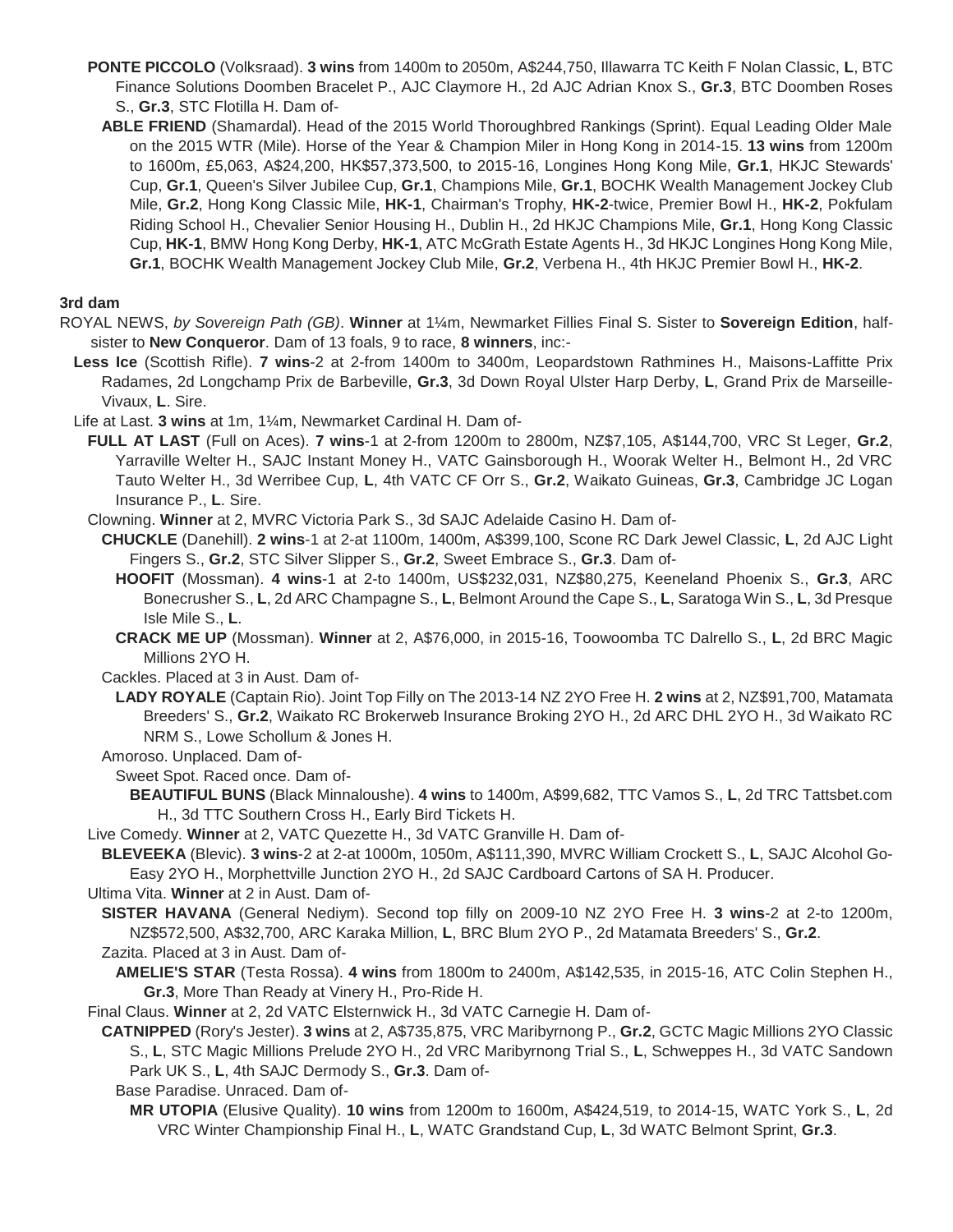- **Finishing School** (Royal Academy). **2 wins**-1 at 2-at 1200m, 2d ARC Great Northern Foal S., **L**, Waikato RC Royal & Sunalliance Insurance H., 3d Avondale JC 2YO Fillies S., **L**. Dam of-
- **SWISS ROSE** (Thorn Park). **2 wins** at 1200m, A\$133,500, BRC Mode S., **L**, 3d Qld Tatt's RC WJ Healy S., **Gr.3**, Tattersall's Classic, **L**, GCTC Silk Stocking H., **L**.
- Bumps. Unraced. Dam of-

Miss Moguls. Raced twice. Dam of-

**RICH GIRL** (Rock of Gibraltar). **5 wins**-2 at 2-to 1400m, R2,833,350, to 2014-15, Clairwood Strelitzia S., **Gr.3**, Greyville Racing It's a Rush P., Natal Settlers Memorial Homes P., Turffontein Emperors Palace Ready to Run Cup, 2d Scottsville Allan Robertson Championship, **Gr.1**, Racing. It's a Rush S.

Imposing Life. **Winner** at 1600m in Aust. Dam of-

- **LIFE'S A BOUNTY** (Bahamian Bounty). **6 wins** from 1300m to 1750m, A\$455,400, SAJC RA Lee S., **Gr.3**, Seymour Cup, **L**, MRC Nearest H., 3d MVRC AAMI Vase, **Gr.2**, VRC Auckland Racing Club Metric Mile H., **L**, Seymour Cup, **L**.
- **MISS PROSPECT** (Rory's Jester). **6 wins**-4 at 2-to 1200m, A\$183,040, AJC Keith Mackay H., **L**, MVRC Great Western Champagne S., **L**, Silver Jubilee S., **L**, 3d STC Magic Night S., **Gr.2**. Dam of-
	- **REWARD FOR EFFORT** (Exceed and Excel). **4 wins**-2 at 2-to 1200m, A\$937,200, MRC Blue Diamond S., **Gr.1**, STC Concorde S., **Gr.3**, MRC Sir John Monash S., **L**, Blue Diamond Preview (c&g), **L**, 2d MRC Blue Diamond Prelude (c&g), **Gr.3**, 3d MVRC Ian McEwen S., **Gr.3**. Sire.
	- **CONSULAR** (Royal Academy). **16 wins** from 1050m to 1700m, A\$1,020,450, Qld Tatt's RC Tattersall's Mile, **L**, 2d QTC Stradbroke H., **Gr.1**, QTC Cup, **Gr.2**, 3d VRC Blamey S., **Gr.2**.
	- Bahia. **4 wins**-2 at 2-at 1100m, 1200m, A\$106,600, STC Lemnos 2YO H. Dam of-
	- **OVERREACH** (Exceed and Excel). Champion 2YO Filly in Australia in 2012-13. **3 wins** at 2, A\$2,360,800, ATC Golden Slipper S., **Gr.1**, Reisling S., **Gr.2**, Widden S., **L**, 2d MRC Debutant S., **L**, 3d ATC Sires' Produce S., **Gr.1**, MRC Schillaci S., **Gr.2**.
- **Magic Harmony** (Danehill Dancer). **2 wins** at 1400m, AJC Kokoda Memorial H., 3d Gold Coast Bracelet, **L**, AJC Balmoral 2YO H. Dam of-
	- **CHARMED HARMONY** (Hussonet). **13 wins** to 1500m, A\$564,970, to 2015-16, MRC Sandown S., **Gr.3**, VRC Bruce Gadsden H., Louis Polgar & Jason Vance H., MRC Hockingstuart H., Wilson Medic One H., 2d MRC Victoria H., **Gr.3**.
	- **SUYOOF** (Magic Albert). **3 wins** to 1450m, R420,125, in 2015-16, Turffontein Tony Ruffel S., **Gr.3**, Secretariat S., **L**, 4th Turffontein South African Classic, **Gr.1**.
- Engagement. **3 wins** at 2000m, AJC Delta H., Birchgrove H., Dural H., 2d AJC Havilah H. Dam of-
	- **IVORY'S IRISH** (Best Western). Third on The 1994-95 Australasian 3YO Classification (2100m+). **5 wins** from 1300m to 2400m, A\$899,100, Australian Derby, **Gr.1**, STC Theo Marks H., **Gr.2**, Tulloch S., **Gr.2**, AJC Centennial Park H., Broadway H., 2d STC Phar Lap S., **Gr.2**, BATC St Paschals Parish H., QTC Awapuni H., 3d AJC Royal Sovereign S., **Gr.3**, QTC Our Planet H., 4th Queensland Guineas, **Gr.2**, GCTC AD Hollindale Cup, **Gr.3**, Magic Millions 2YO Classic S., **L**. Sire.
	- **FRESNO CANYON** (Best Western). **7 wins** from 1200m to 2500m, A\$157,200, QTC Easter Cup, **L**, BTC Milton Motel Appartments H., AWA H., QTC Eskimo Prince H., 3d Queensland Cup, **L**.

Best Promise. Raced twice. Dam of-

**DANAS BEST** (Danasinga). **7 wins** from 1300m to 2400m, US\$7,060, A\$237,450, to 2014-15, ATC Australia Day Cup, **L**, Canterbury Park H., Australian Turf Club H., TAB Rewards H.

Dane Promise. **Winner** at 1350m, 3d AJC Maytag H. Dam of-

**MISS MOSSMAN** (Mossman). **4 wins**-1 at 2-from 1400m to 2400m, NZ\$253,315, A\$2,560, to 2014-15, New Zealand Oaks, **Gr.1**, Waikato RC NZI H., Rotorua RC Vistamax-LED Super Screens H., 2d Hawke's Bay Lowland S., **Gr.3**, Rotorua Cup, **Gr.3**, 4th CJC Champagne S., **L**.

Betty Box. **Winner** at 2, Doncaster Lonsdale S. Dam of-

- **ALYNDA** (Nassau). Joint second top filly on The 1985-86 NZ 2YO Free H. **9 wins**-4 at 2-from 900m to 1600m, NZ\$185,190, A\$14,000, ARC Railway H., **Gr.1**, North Canterbury RC Inglewood S., **L**, Waikato RC Kind Regards Sprint H., Hamilton Chamber of Commerce H., Counties RC Chase Corporation Classic, Clearwood Stud H., Nutri-Metrics International S., Rotorua RC Hobb Jewellers Sapphire Trophy, 2d STC Magic Night S., **Gr.3**, 3d Avondale JC Concorde H., **Gr.2**, Matamata Breeders' S., **Gr.2**, ACT RC Black Opal S., **Gr.3**, Waikato RC Sprint H., **L**. Dam of-
	- **ALINSKY** (Stravinsky). Joint second colt on The 2003-04 NZ 2YO Free H. **4 wins**-3 at 2-to 1200m, ARC Eclipse S., **Gr.3**, CJC Debut Juvenile S., HKJC Lantau Peak H., 2d Taranaki 2YO Classic, **Gr.3**, 4th CJC Welcome S., **L**, Matamata RC Slipper S., **L**.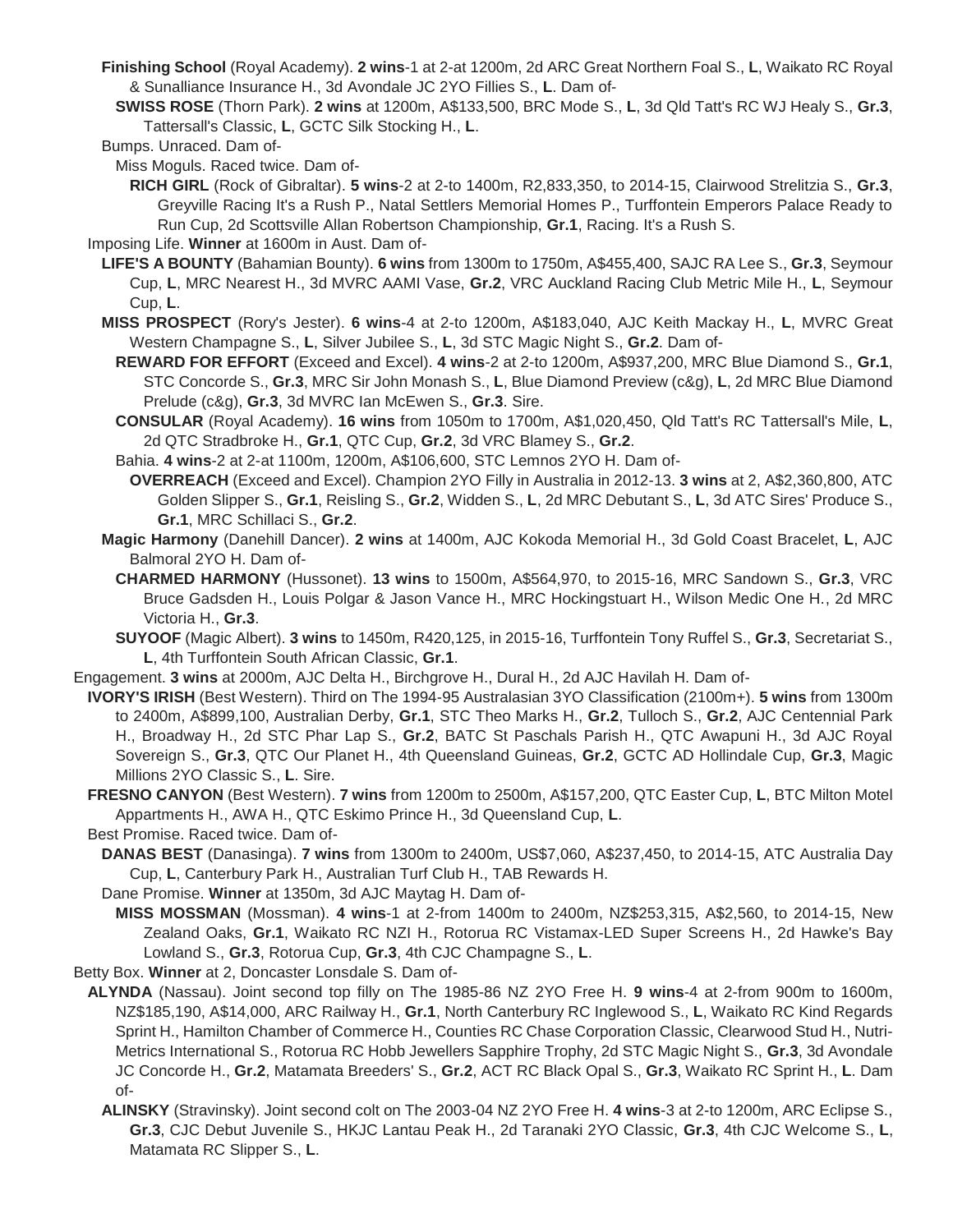- **CAPESTAD** (Kaapstad). **10 wins**-2 at 2-from 1200m to 1600m, NZ\$48,875, A\$230,660, VRC Moomba P., **L**, Qld Tatt's RC Mercedes-Benz S., **L**, Tattersall's Mile, **L**, 2d Taranaki 2YO Classic, **Gr.3**.
- **ALTRISTA** (Sir Tristram). **8 wins**-1 at 2-from 1150m to 2400m, NZ\$128,825, A\$132,350, SCTC Corbould Park Anniversary Cup, **L**, 2d ARC Championship S., **Gr.2**, Waikato RC Sir Tristram Fillies Classic, **Gr.2**, 3d Wellington Cup, **Gr.1**. Producer.
- **ZALINDA** (Zabeel). Joint third top filly on The 1996-97 NZ 2YO Free H. **5 wins**-3 at 2-to 1400m, NZ\$23,850, A\$84,560, AJC Angst H., **L**, ARC Welcome S., **L**, Coca-Cola Dash 2YO H., 2d Qld Tatt's RC Winter S., **Gr.3**. Dam of-
	- **FAST 'N' FAMOUS** (Redoute's Choice). **6 wins** at 1100m, 1200m, A\$447,300, VRC Gilgai S., **Gr.3**, STC Starlight S., **L**, Smithfield RSL Club H., That Hat Doesn't Fit H., 2d AJC Galaxy H., **Gr.1**, 4th AJC All-Aged S., **Gr.1**. Sire.

**Sealed Bid** (Grosvenor). **Winner** at 1400m, 2d VRC Debonair S., **L**. Sire.

News Box. **6 wins** to 1200m, 3d AJC Bill Kelso H., Tim Sweeny H. Dam of-

Spirit of Grace. **4 wins**-1 at 2-from 1200m to 1600m, AJC Brighton H., STC Konami H. Dam of-

**TURFFONTEIN** (Johannesburg). **5 wins**-1 at 2-from 1200m to 1600m, A\$1,271,250, MRC Sir Rupert Clarke S., **Gr.1**, MVRC William Reid S., **Gr.1**, Queensland Guineas, **Gr.2**, MRC Wellington Racing Club S., **L**, 2d VRC Patinack Classic, **Gr.1**, Seppelt Salinger S., **Gr.2**, MRC Caulfield Sprint H., **Gr.2**, AJC South Pacific Classic, **Gr.3**, MRC Moonga S., **Gr.3**, Hawkesbury Guineas, **L**, 3d BTC Doomben Ten Thousand S., **Gr.1**, MRC Sir Rupert Clarke S., **Gr.1**, STC Hobartville S., **Gr.2**, Run to the Rose H., **Gr.3**. Sire.

Lady Gracious. **2 wins** at 1200m, 1250m, AJC Randwickprincess.com H., STC De Bortoli Wines H. Dam of-

**AFFABLE** (Husson). **2 wins** at 2, A\$95,175, VRC Gibson Carmichael S., **L**, 2d MRC Routley's 2YO H., 3d MRC Hyland Race Colours 2YO H.

Graces Spirit. Unplaced. Dam of-

**VERGARA** (Snippetson). **8 wins** from 1200m to 1900m, A\$520,095, to 2015-16, ATC Epona S., **Gr.3**, Wyong RC Mona Lisa S., **L**, ATC TAB Place Multi H., Schweppes H., 4th ATC Doncaster H., **Gr.1**, Guy Walter S., **Gr.2**.

Jewel Box. **2 wins** at 1200m in Aust. Dam of-

**ASH BLOND** (Mighty Avalanche). Joint third top filly on The 1994-95 NZ 2YO Free H. **6 wins**-4 at 2-to 1350m, ARC Welcome S., **L**, 2d ARC Eclipse S., **Gr.3**, 3d Matamata Breeders' S., **Gr.2**, Waikato RC Star Way S., **L**. Producer. Gemscay. **3 wins** to 1500m in Aust. Dam of-

**PENNY GEM** (Pentire). **4 wins** from 1400m to 2100m, NZ\$231,050, A\$36,500, WRC Captain Cook S., **Gr.1**, Counties Cup, **Gr.2**, ARC Clarins H., BOP RC TRAC Sports Rotorua 3YO H., 2d ARC Zabeel Classic, **Gr.1**, Waikato RC International S., **Gr.1**, ARC Eight Carat Classic, **Gr.2**, BOP RC Ultimate Motor Group Ford 3YO S., 3d Queensland Oaks, **Gr.1**, Te Aroha JC New Zealand Thoroughbred Breeders' S., **Gr.1**, 4th Egmont RC Fayette Park S., **Gr.3**. Producer.

**FAIRYGEM** (Viscount). **5 wins** from 1800m to 2400m, A\$234,511, AJC Australia Day Cup, **L**, MRC Bruce Patchell H., Hayai H., 3d Mornington Cup, **L**. Producer.

Platinum Blond. **Winner** at 1600m in NZ. Dam of-

- **ENTIRELY PLATINUM** (Pentire). **6 wins** from 1400m to 1900m, A\$569,760, to 2014-15, ATC Sky High S., **Gr.3**, Canterbury Hurlstone RSL H., 2d MRC CF Orr S., **Gr.1**, Memsie S., **Gr.1**, Naturalism S., **Gr.3**, 3d VRC Makybe Diva S., **Gr.1**.
- **FOXY BLONDE** (Volksraad). **6 wins** from 1200m to 1600m, NZ\$81,925, Otago RC White Robe Lodge H., **Gr.3**, James Hazlett S.H., **L**, ARC Pinto H., 4th Counties RC Auckland Thoroughbred Breeders' S., **Gr.2**, Otago RC White Robe Lodge H., **Gr.3**, James Hazlett S.H., **L**. Producer.

Trinket Box. **Winner** at 1200m in NZ. Dam of-

**ANALYST** (Deputy Governor). **12 wins** from 1000m to 1800m in Macau, Macau Derby, **L**, Macau Cup, **L**, Macau Chairman's Challenge Cup, **L**, Spring Trophy, **L**.

Gem's Box. **Winner** at 1200m, 2d ARC Moritz H., Coca-Cola H. Dam of-

Gem of Gems. Unraced. Dam of-

**PRECIOUS GEM** (Econsul). **8 wins** from 1000m to 1700m, A\$660,400, to 2015-16, SAJC Robert Sangster Classic, **Gr.1**, MRC Anniversary Vase H., **L**, VRC Building Engineering Trophy H., Tab.com.au Trophy H., MVRC John Paraskevas H., Pancake Parlour H., 2d VRC Let's Elope S., **Gr.2**, MVRC Eliza Park International S., **Gr.3**, MRC (Mornington) Hareeba S., **L**, VRC Tab.com.au Trophy H., 3d MRC Sportingbet Maxidiv H., Hockingstuart H., 4th MVRC Sunline S., **Gr.2**.

Good News. Raced twice. Dam of-